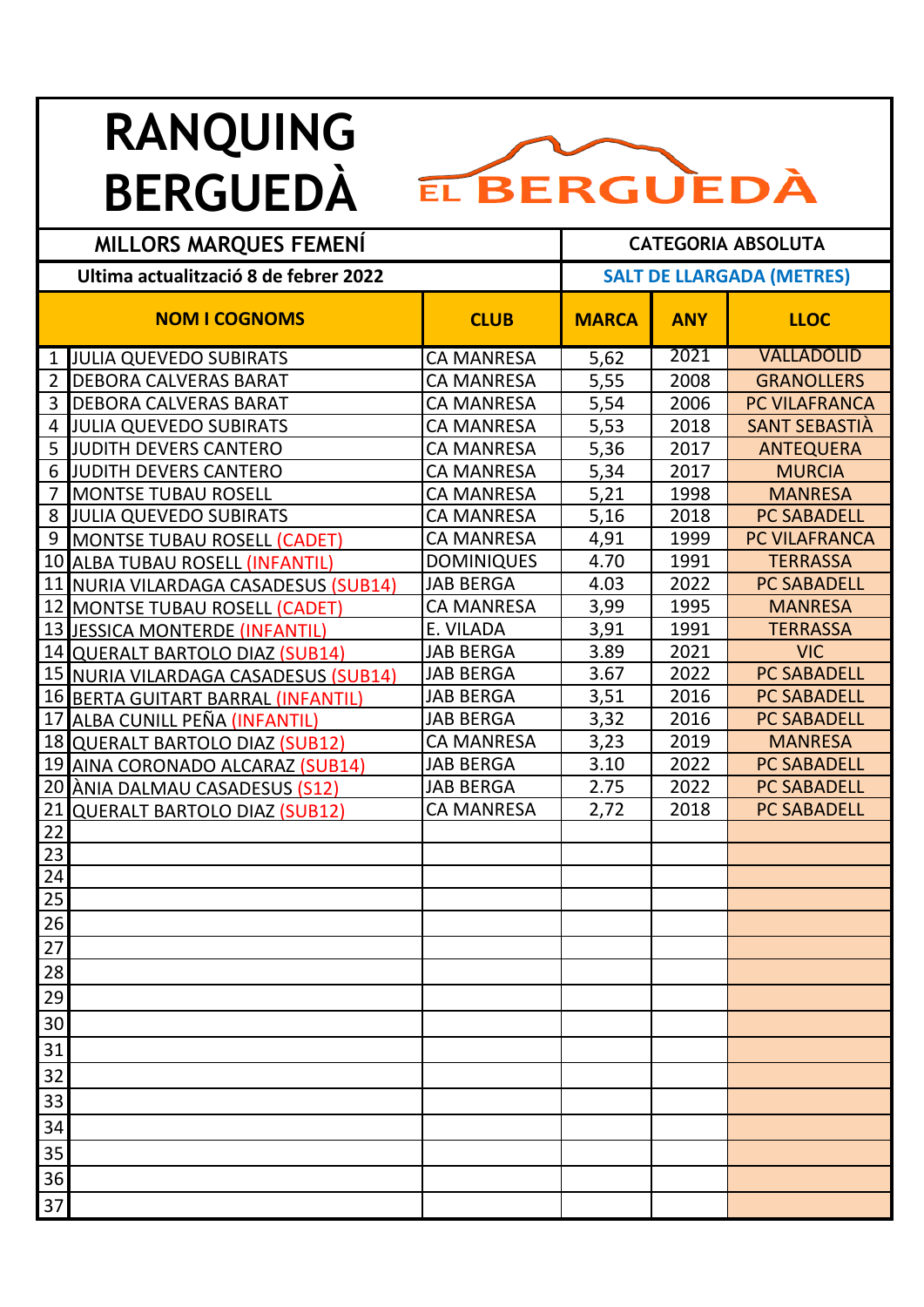| <b>MILLORS MARQUES FEMENÍ</b>         |                                        |                   | <b>CATEGORIA ABSOLUTA</b>     |            |                        |  |
|---------------------------------------|----------------------------------------|-------------------|-------------------------------|------------|------------------------|--|
| Ultima actualització 17 de gener 2021 |                                        |                   | <b>TRIPLE SALT (METRES)</b>   |            |                        |  |
|                                       | <b>NOM I COGNOMS</b>                   | <b>CLUB</b>       | <b>MARCA</b>                  | <b>ANY</b> | <b>LLOC</b>            |  |
| 1                                     | <b>DEBORA CALVERAS BARAT</b>           | FC. BARCELONA     | 13.78                         | 2014       | <b>ALCORCON</b>        |  |
| 2                                     | DEBORA CALVERAS BARAT *                | FC. BARCELONA     | 13.67                         | 2014       | <b>VALENCIA</b>        |  |
|                                       | JULIA QUEVEDO SUBIRATS *               | <b>CA MANRESA</b> | 11,78                         | 2022       | <b>PC SABADELL</b>     |  |
| 3                                     | JULIA QUEVEDO SUBIRATS *               | <b>CA MANRESA</b> | 11.59                         | 2017       | <b>PC SABADELL</b>     |  |
| 4                                     | <b>JULIA QUEVEDO SUBIRATS</b>          | <b>CA MANRESA</b> | 12.31                         | 2018       | <b>SERRAHIMA (BCN)</b> |  |
| 5                                     | <b>MONTSE TUBAU ROSELL *</b>           | <b>CA MANRESA</b> | 10,73                         | 1995       | <b>SANT CUGAT</b>      |  |
| 6                                     | <b>MONTSE TUBAU ROSELL</b>             | <b>CA MANRESA</b> | 10,71                         | 1999       |                        |  |
| $\overline{7}$                        |                                        |                   |                               |            |                        |  |
| 8                                     |                                        |                   |                               |            |                        |  |
| 9                                     |                                        |                   |                               |            |                        |  |
| $10\,$                                |                                        |                   |                               |            |                        |  |
| 11                                    |                                        |                   |                               |            |                        |  |
| 12                                    |                                        |                   |                               |            |                        |  |
| 13                                    |                                        |                   |                               |            |                        |  |
| 14<br>15                              |                                        |                   |                               |            |                        |  |
| 16                                    |                                        |                   |                               |            |                        |  |
| $17\,$                                |                                        |                   |                               |            |                        |  |
| 18                                    |                                        |                   |                               |            |                        |  |
| 19                                    |                                        |                   |                               |            |                        |  |
| $20\,$                                |                                        |                   |                               |            |                        |  |
| 21                                    |                                        |                   |                               |            |                        |  |
| 22                                    |                                        |                   |                               |            |                        |  |
| 23                                    |                                        |                   |                               |            |                        |  |
| 24                                    |                                        |                   |                               |            |                        |  |
| 25                                    |                                        |                   |                               |            |                        |  |
|                                       | <b>MILLORS MARQUES FEMENI</b>          |                   | <b>CATEGORIA ABSOLUTA</b>     |            |                        |  |
| Ultima actualització 17 de gener 2021 |                                        |                   | <b>SALT D'ALÇADA (METRES)</b> |            |                        |  |
|                                       | <b>NOM I COGNOMS</b>                   | <b>CLUB</b>       | <b>MARCA</b>                  | <b>ANY</b> | <b>LLOC</b>            |  |
| 1                                     | <b>MONTSE TUBAU ROSELL (CADET)</b>     | <b>CA MANRESA</b> | 1,65                          | 1996       | <b>SERRAHIMA (BCN)</b> |  |
| $\overline{2}$                        | MONTSE TUBAU ROSELL (JUNIOR)<br>$\ast$ | <b>CA MANRESA</b> | 1,57                          | 1998       | PC VILAFRANCA          |  |
| 3                                     | JULIA QUEVEDO SUBIRATS *               | <b>CA MANRESA</b> | 1.45                          | 2013       | <b>PC SABADELL</b>     |  |
| 4                                     | <b>JULIA QUEVEDO SUBIRATS</b>          | <b>CA MANRESA</b> | 1.40                          | 2013       | <b>MANRESA</b>         |  |
| 5                                     | SANDRA BESSA (INFANTIL)                | E. VILADA         | 1.36                          | 1991       | <b>TERRASSA</b>        |  |
| 6                                     | <b>QUERALT BARTOLO DIAZ (SUB12)</b>    | <b>CA MANRESA</b> | 1.00                          | 2020       | <b>PC SABADELL</b>     |  |
| $\overline{7}$                        |                                        |                   |                               |            |                        |  |
| 8                                     |                                        |                   |                               |            |                        |  |
| $9\,$                                 |                                        |                   |                               |            |                        |  |
| $10\,$                                |                                        |                   |                               |            |                        |  |
| 11                                    |                                        |                   |                               |            |                        |  |
| 12                                    |                                        |                   |                               |            |                        |  |